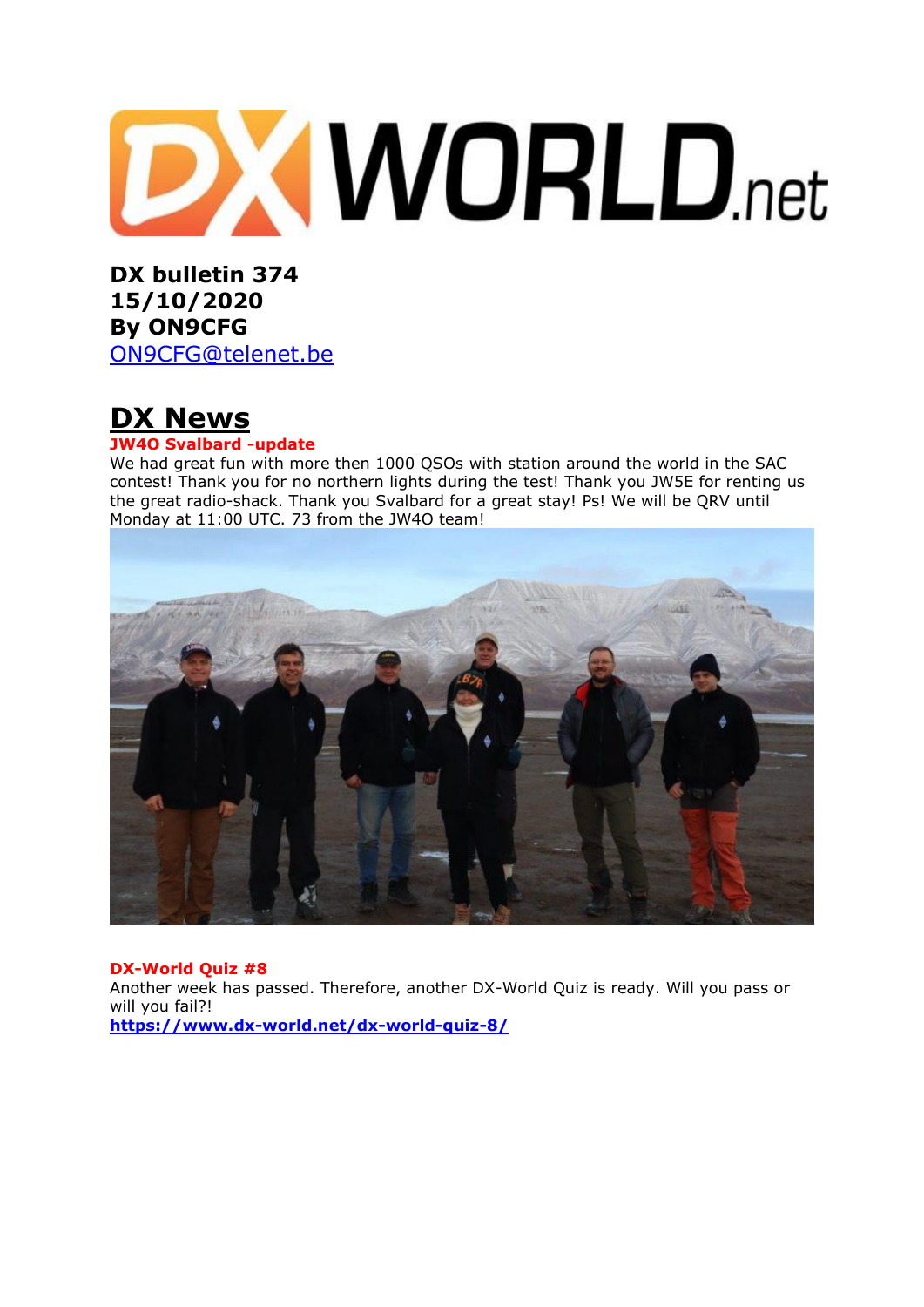#### **JW/LB1QI Svalbard -update by Erwann, LB1QI**

Operations from JW5E will not start before the 15th of October. There are two new antennas to be tested further that are on a rotator on a 26m high tower:

- JK rotating 40m dipole @ 30m
- JK Navassa 6-10-12-15-17-20 @28m

Low bands are with dipoles. Activity per band will depend on the propagation and my mood  $(\circledast)$ . It will be either CW or SSB.

# **On the scene**

**A view at JX2US**

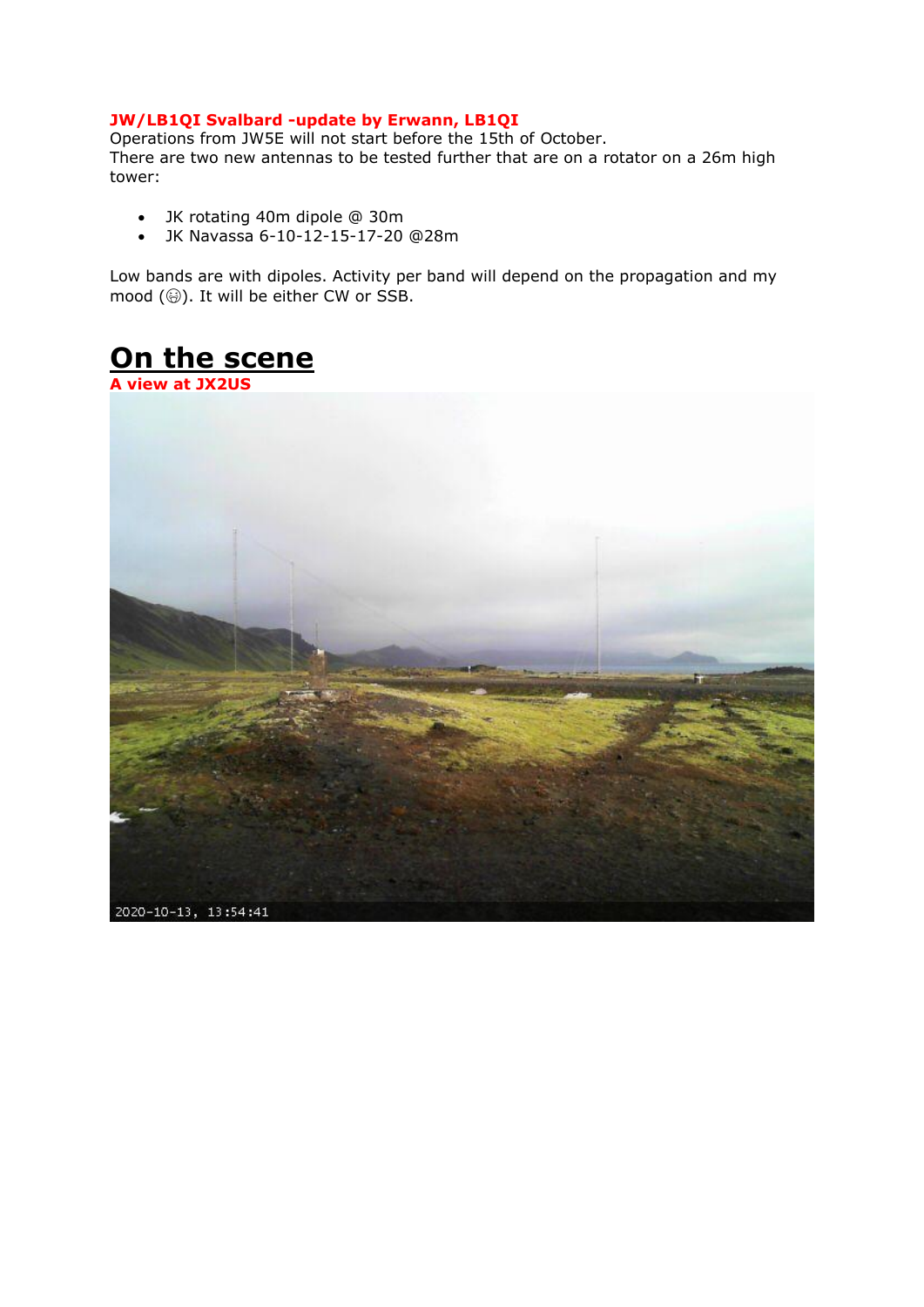### **This week on air**

**This can change daily, please visit** <https://www.dx-world.net/> **for updates.**

**5U, NIGER** Adrien, F4IHM is currently on a mission assignment to Niamey. During his spare time he operates on HF as 5U4IHM using FT8. QSL via home call.

**70, MALAWI** Don, K6ZO is active again as 706M from the Embangweni Mission Hospital until December 5. QRV during his spare time. QSL via home call, direct.

**9G, GHANA** Tom, DL2RMC is operating as 9G5FI on 30, 20 and 17 meter using CW and FT8. Length of stay is unknown. QSL via DL1RTL.

**FG, GUADELOUPE** Philippe, F1DUZ will once again be active as FG4KH from October 16 until November 5. An entry in the CQWW DX SSB contest is included. QSK via home call direct or LoTW.

**HBO, LIECHTENSTEIN** Once again, look for HB0/HB9HBY between October 16-18. Operation on HF using CW, SSB and FT8. QSL via EB7DX.

**HK, COLOMBIA** Lothar, DK8LRF extends his stay until end December. QRV as HK3JCL. **JD1, MINAMI TORISHIMA** Take, JG8NOJ will be ORV as call/JD1 during his spare time from mid-October until mid-January 2021. Activity on HF using CW. QSL via JA8CJY. **JW, SVALBARD** Erwann, LB1QI will be active as JW/call during October 15-18. Activity from the JW5E Radio Club from 160 to 6 meter using CW and SSB. QSL via home call, bureau or direct, LoTW. <https://www.qrz.com/db/jw/lb1qi>

**JX, JAN MAYEN** Ken LA7GIA and team are active as JX0X begin October. JX is high ranked on the low bands and also on CW and digital. The team members are Ken LA7GIA, Erwann LB1QI, Allan EA3HSO, Dima RA9USU and Dominik DL5EBE. Operation on all bands but with focus on the low bands. Also bands as 60, 20 and 17 meter depending on the conditions.

**LX, LUXEMBOURG** Look for Gerard LX/PA0PIW, Gert LX/PA2LO, Maarten LX/PA3EYC, Tijmen LX/PA3GRM, Hans LX/PE1KWH and Bert LX6/PD0GP between October 15-18. They operate CW, SSB, FT8, FT4 and RTTY. QSL via Club Log, LoTW or via PA3EYC. **P4, ARUBA** John, W2GD will again be QRV as P40W during October 20-27 and November 24 to December 1. Activity on HF bands with an emphasis on CW. Single Operator All Band entry in the CQ World Wide DX SSB & CW contests. QSL via LoTW. **TF, ICELAND** Norbert, DJ7JC is QRV as TF/call until October 18. Operation in 'holidaystyle' from 160 to 10 meter using CW, FT8 and RTTY. QSL via DJ5BWD.

**VP9, BERMUDA** Jeff, N1SNB will be QRV as VP9/call from October 21 until October 26. Operation on HF with a focus on CQWW SSB contest. QSL via home call.

**YI, IRAQ** Giorgio IU5HWS is active until end November. QRV on 40-20-10 meter. Giorgio will update his YI/IU5HWS page on QRZ.com with more details later.

**Z6, KOSOVO** A German team will be operating as Z66DX between October 15 and October 28. Operation with 3 stations from 160 to 10 meter using CW, SSB and digi. <http://www.z66dx.de/>

**Z8, SOUTH SUDAN** Massimo, IZ0EGB has been active on/off from Juba since 2013. He's been QRV recently (40 and 20m SSB) but may leave in December. QSL via IZ0EGA, Club Log, eQSL and LoTW.

# **Coming up**

**PJ4, BONAIRE** Marty, W1MD will be active as PJ4A during the COWW DX SSB contest (Oct 24-25). Outside the contest he will be on air as PJ4/call. QSL via K4BAI.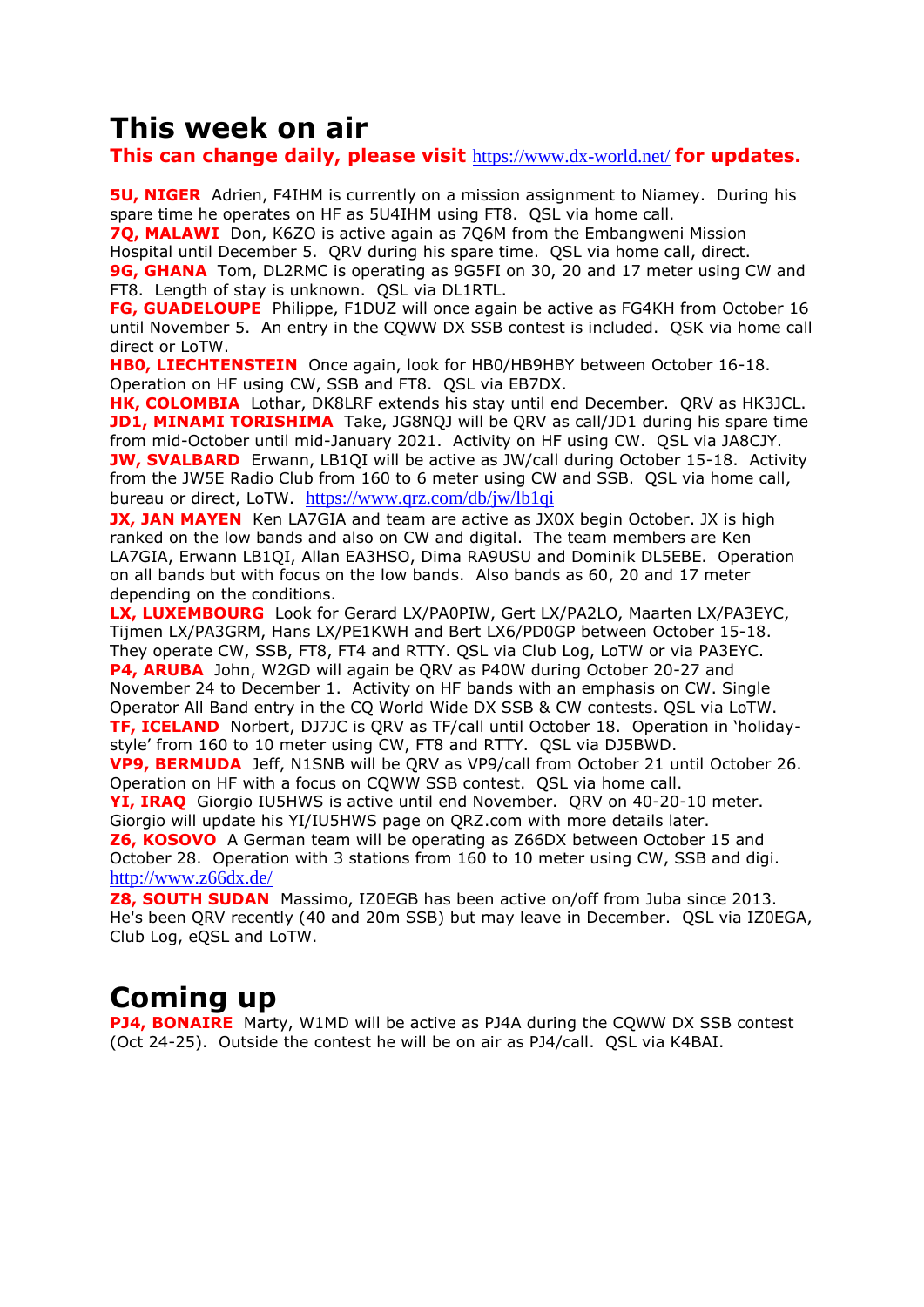# **DXCC timeline**



### **IOTA This week on air ASIA**

**AS-015 Penang Isl** Yoshida, JE1SCJ is active as 9M4DXX until end December. Usually active during the weekends on all bands using FT8. QSL via JA0DMV.

### **EUROPE**

**EU-038 Texel Isl** Ben, DO1BEN is active as PD/DO1BEN until October 22. QRV on 40 and 20 meter using SSB and digi. QSL via home call, bureau preferred. **EU-074 Brehat Isl** Jerry, F4HJO will be QRV as call/P from October 17 until October 24. Operation mainly on 80, 40, 20 and 17 meter. QSL via home call, LoTW or Club Log OQRS.

**EU-113 Kythira Isl** update October 13: 1<sup>st</sup> island that will be activated **EU-113 Makrokythira Isl EU-113 Antikythera Isl**

Markus, DJ4EL will be operating from October 13 until October 22. QSL via LoTW, home call.

**EU-177 Stora Alo-Boko** Waldi, SP7IDX is operating as SM/call until October 17. Operation from 40 to 10 meter using SSB and FT8. QSL via LoTW.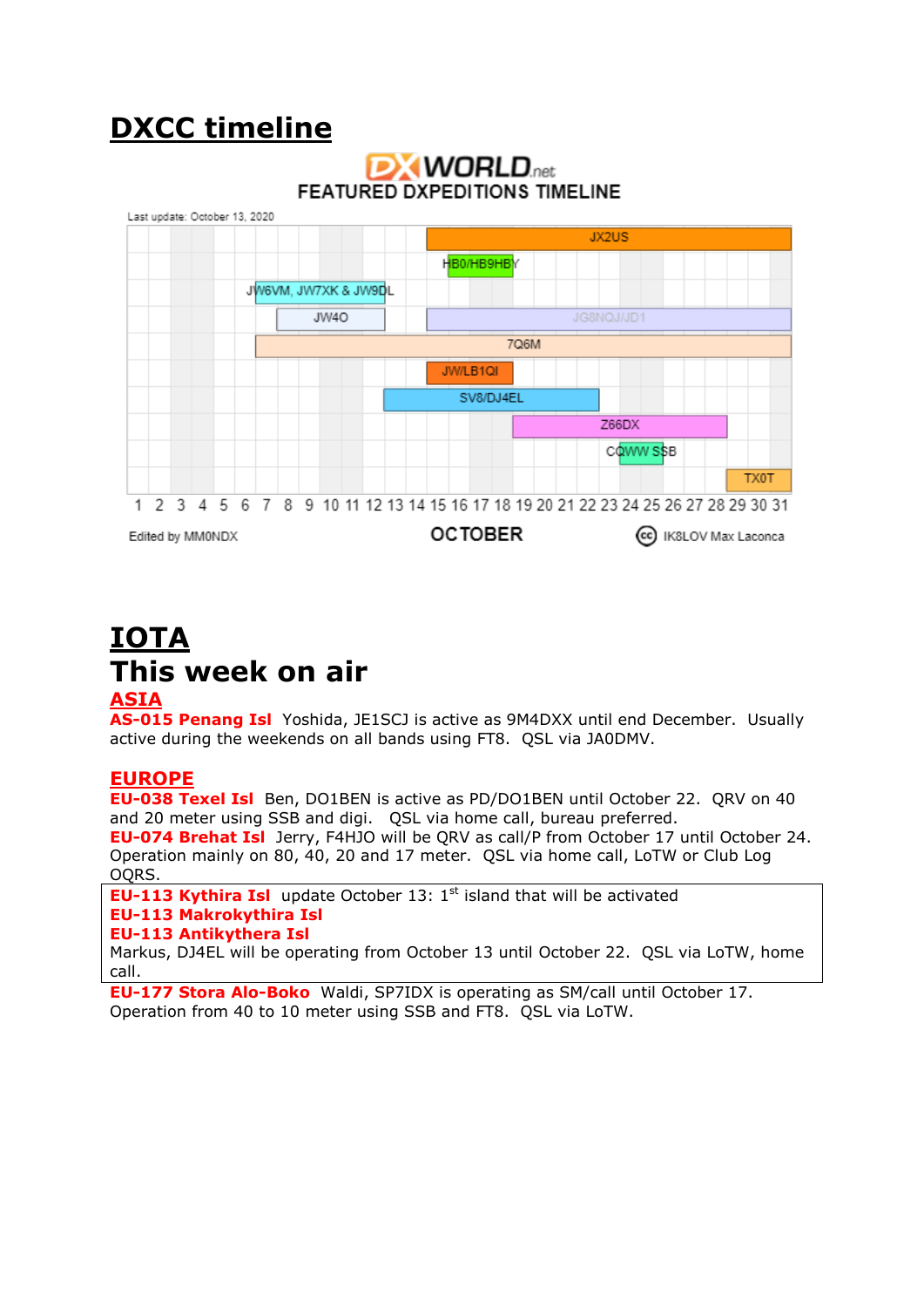# **ANNOUNCEMENTS**

### **Announced DX**

### *THE REMINDERS*

**3X, GUINEA** The F6KOP team (E44CC) is preparing an DXpedition to Guinea and Kassa Island AF 051 during January 2021. Operation with 5 stations from 160 to 10 meter using CW, SSB and digital. More to follow.

**3Y, BOUVET** The Rebels will try to activate Bouvet somewhere December 2020. More to follow.

**5H, TANZANIA** Roman, RA/3W3RR (ex-909RR) has announced plans to be active from Zanzibar island, AF-032. Currently no set dates as to when 5H1RR activity may happen due to COVID-19. More info to follow in due course..

**A3, TONGA** Stan LZ1GC and Ivan LZ1PM will be operating as A35GC somewhere in 2021. Activity from 160 to 10 meter using CW, SSB, RTTY and FT8. Logs uploaded during the DXpedition to Club Log. QSL via LZ1GC OQRS, direct or bureau.

**CE0Y, EASTER ISLAND** The Polish DXpedition Team with Jan SP3CYY, Jurek SP3GEM, Wlodek SP6EQZ, Janusz SP6IXF, Roman SP9FOW and Piotr SP9RCL will be active somewhere during 2021 as XR0YSP. Plans are to be QRV with 3 stations from 160 to 10 meter using CW, SSB and FT8.

**CU, AZORES** Travel restrictions permitting, look for Dave WJ2O to be active from Ponta Delgada during the CQWW CW contest (November 28-29) as CU2/call. QRV as SOAB LP. No 160m. QSL via N2ZN.

**CY0, SABLE ISL** Permission for a DXpedition has been authorized with the team: WA2DAN, N2IEN, K5DHY, K5YY, K4UEE, WW2DX, AA4NC, N8AA, N2TU. The CY0C Sable Island DXpedition team will be active somewhere October 2021.

<http://cy0dxpedition.net/index.html>

**E6, NIUE** Stan LZ1GC and Ivan LZ1PM will be operating as E6AM during October-November 2021. Activity from 160 to 10 meter using CW, SSB, RTTY and FT8. Logs uploaded during the DXpedition to Club Log. QSL via LZ1GC OQRS, direct or bureau. **FP, ST PIERRE & MIQUELON** Chris, VO1CH updates DX-World that due to Covid-19, the TO5T DXpedition to St Pierre & Miquelon has been postponed until August 8-16, 2021. Activity from 160 to 6 meter using CW, SSB and FT8. <http://www.to5t.com/>

**FP, ST PIERRE & MIQUELON** Eric, KV1J will once again be active as FP/call between June 29 and July 13, 2021. Operation from 160 to 10 meter using CW, SSB and digi. QSL via home call, LoTW. <http://www.kv1j.com/fp/July20.html>

**FS, ST MARTIN** David, F8AAN will once again be active as FS/call from November 18 until December 4. Operation from 40 to 10 meter using CW only. QSL via Club Log OQRS.

**FW, WALLIS & FUTUNA** Tom, KH0/KC0W informs: due to Covid this trip will be postponed. As soon the situation changes Tom will let us know when he departs Saipan. **HC8, GALAPAGOS ISL** A DXfriends DXpedition will take place to San Cristobal. OSL via EA5RM. More to follow.

**J8, GRENADINES** Brian, GW4DVB will be operating as J88PI between July 23 and August 1,2021. Operation from 40 to 6 meter using SSB and FT8. QSL via home call. <https://www.g4dvb.co.uk/dxpedition-2017>

**KH4, MIDWAY ISL** Ron, KH6DV announces a trip to Midway during the second half of February 2021 for about 2 weeks (if the COVID 19 is under control). Midway Atoll is #14 on the Clublog most wanted list and has not been active for some time. The aircraft used for the logistics flights has been downsized and visitors are no longer allowed to fly to the island. Operators interested in joining the expedition should be prepared to undertake a 6.75 day ocean voyage. The vessel DXpedition veteran A/S Machias can be seen on my QRZ page KH6DV. The vessel will provide all power (2 x 27KW generators and air conditioned sleeping, operating and galley areas.) More to follow.

**KH8, SWAINS ISL** Due to the Covid-19 pandemic it is still impossible to travel to Swains Island. This means that we have to postpone our DXpedition until Spring 2021 at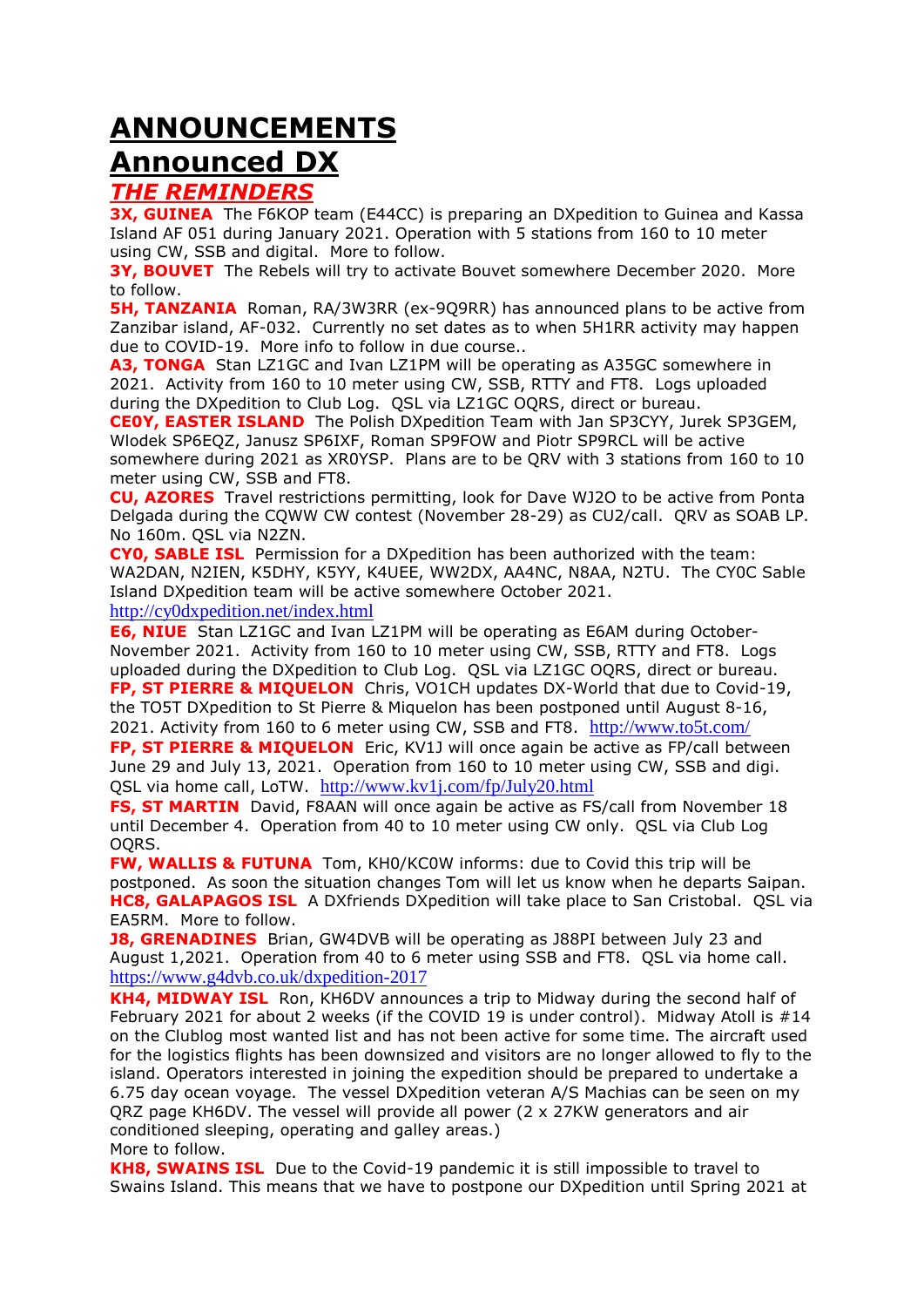the earliest. Alex Jennings (owner of island) and the team will start planning again as soon as we are allowed to travel to American Samoa without restrictions (such as 14 days in quarantine).

**PJ7, SINT MAARTEN** Tom, AA9A will once again be active as PJ7AA from February 27 until March 27, 2021. Operation from 80 to 10 meter using CW, SSB and digi. QSL via LoTW and Club Log.

**PZ, SURINAME** Markus, DJ4EL informs: Due to the rising Covid-19 cases in Europe tourists who would like to visit Suriname must bring a negative Covid-19 test and are required to be quarantined for 10 days after arriva. The second problem is that on the way back to Germany I would have to travel via Amsterdam airport which could make another Covid-19 test and another quarantine at home necessary. New dates: PZ5GE, Easter 2021. Operation from 40 to 10 meter using SSB. QSL via home call, LoTW.

**TI, COSTA RICA** Members of AB3G will be operating from different Costa Rican provinces during a week of Summits on the Air. They will be QRV between January 3-9, 2021. [https://ab3g.weebly.com/#](https://ab3g.weebly.com/)

**TT, CHAD** The Italian DXpedition Team will be active as TT8RR (CW, SSB and RTTY) and as TT8XX (FT8) during 2021 from Ndjamena. Nine operators

(I1FQH, I1HJT, I2PJA, I2YSB, IK2CIO, IK2CKR, IK2DIA, IK2HKT and IK2RZP) will be active with four stations on all bands. QSL via I2YSB (direct only). <http://www.i2ysb.com/idt/>

**V3, BELIZE** Jeff, N1SNB will be active as V31AZ during the CQWW CW contest (November 28-29). QSL via home call.

**V4, ST KITTS** John, W5JON will once again be active as V47JA from Calypso Bay between February 13 and March 5. Operation from 160 to 6 meter using SSB and FT8. QSL via LoTW or via home call direct.

**VK9W, WILLIS ISLAND** The 2016/2019 CY9C team, and the upcoming Sable Island DXpedition CY0C team, is pleased to announce our next DXpedition. After the Sable CY0C DXpedition, they will go to Willis Island VK9W in 2021. 8 Operators from those two teams will comprise the 2021 Willis Island DXpedition team. Boat arrangements have already been made. We are currently working with the Australian government for the necessary permits. (WA4DAN). More to follow.

**VQ9, DIEGO GARCIA** Dates are not confirmed, nor length of activity, but Bob DU7ET could again be active from Diego Garcia as VQ9ET later this year. Update to follow… **XT, BURKINA FASO** Max, DK1MAX will once again be active as XT2MAX somewhere during 2021. QSL via EA5GL. More to follow.

**YN, NICARAGUA** Robert, DL7VOA will be QRV from Guacalito de la Isla as YN5AO. Dates are still in planning phase due to COVID. Operation in 'holiday-style' with a focus on the low bands. QSL via Club Log OQRS. <https://www.qrz.com/db/YN5AO>

**Z6, KOSOVO** A Belgian team will be active somewhere in 2021 from Kosovo. QRV from 160 to 6 meter using CW, SSB and digi. QSL via Club Log, OQRS.

### **Announced IOTA**

*THE NEWCOMERS*

#### **OCEANIA**

**OC-139 Kangaroo Isl** Grant, VK5GR informs that he will be back in January for a longer break. This will be a 'holiday-style' operation. More to follow.

### *THE REMINDERS*

#### **ASIA**

**AS-152 Bol'shoy Begichev** Dates are not yet confirmed, however the Arctic Legends team (RT9K) recently received their RI0Q license with a view to being active from Bol'shoy Begichev AS-152 in early 2021.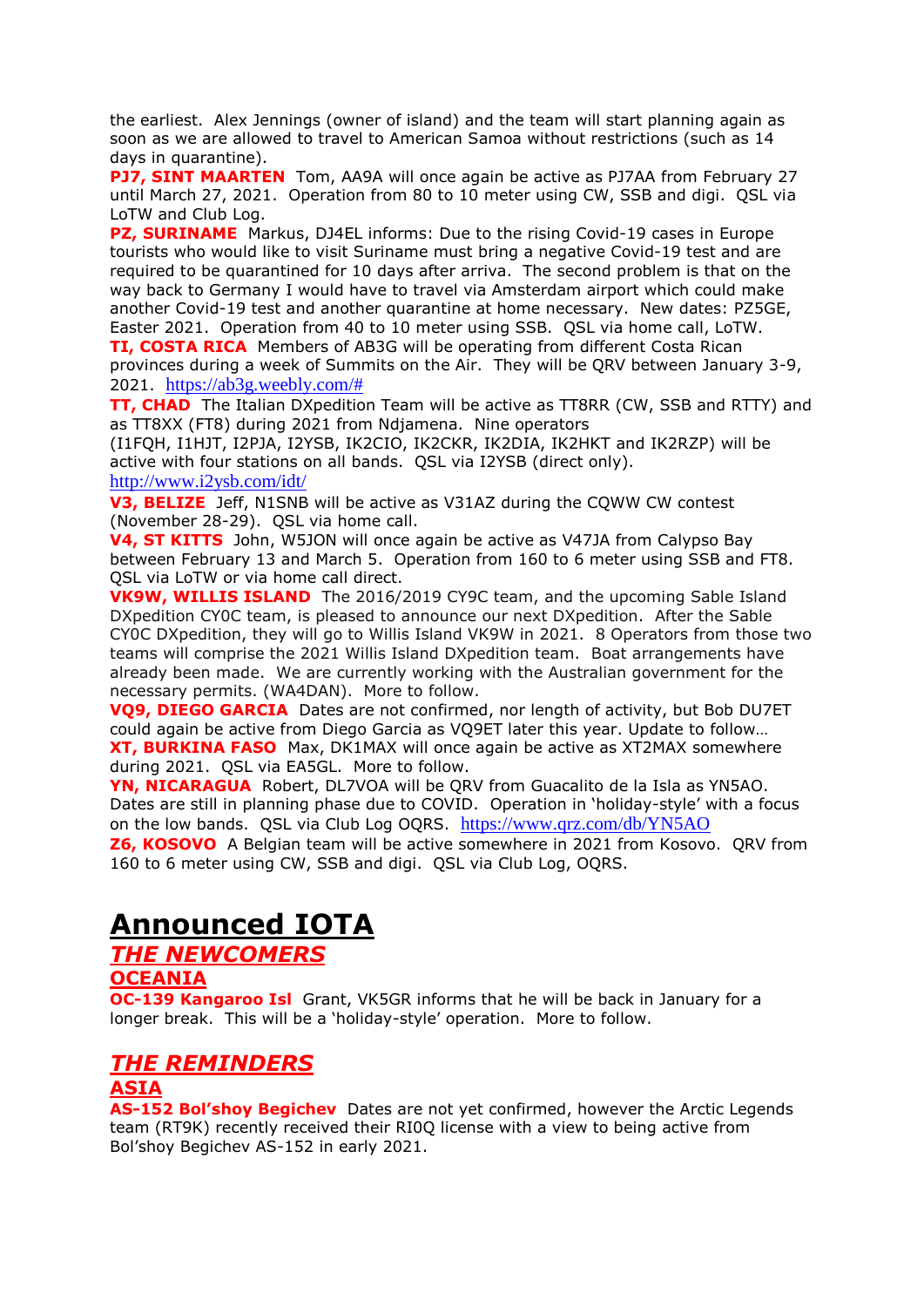#### **EUROPE**

**EU-039 Chausey Isl** Fabien F4HIK and Joel F4IKA will be active as TM39EU from November 4 until November 11. Activity from 80 to 10 meter using SSB, digi and maybe SSTV. OSL via Club Log.

**EU-111 Monach Isles** A team with G0VJG, G2NF, G4TSH, GM0WED, G4FAL and G0FDZ will be active as MM8C during the IOTA 2021 contest period from Ceann Ear. Outside the contest they will be active as GM3RCV.

**EU-123 Bass Rock** Team [MS0INT](https://www.qrz.com/db/ms0int) has today been granted permission to land on the Bass Rock (EU-123) and to undertake an IOTA DXpedition there. Tentative date: April 17-18, 2021. The Bass Rock has only ever been activated three times (1997, 2001, 2008) according to research. The team is indebted to Deputy Lord Lieutenant, Sir Hew Dalrymple for allowing them to land on his island.

#### **NORTH AMERICA**

**NA-039 Adak Isl** Rob N7QT, Yuri N3QQ and Yuri UA9OBA will be active as KL7RRC from Adak Island during June 2021. Activity on HF using CW, SSB and FT8. QSL via N7RO.

**NA-070 Kiska Isl** Rob N7QT, Yuri N3QQ and Yuri UA9OBA will be active as KL7RRC from Kiska Island during June 2021. Activity on HF using CW, SSB and FT8. QSL via N7RO.

**NA-079 Dry Tortugas Isl** A team with Connor W4IPC, Matt AE4MQ, James WX4TV, Zach KN4KVC, Mike N3KPU, Grace KE3G and Mason KM4SII will be active as N4T around December 2020. Operation from 80 to 6 meter using CW, SSB, FT8 and satellites. QSL via LoTW. <https://www.qrz.com/db/n4t>

#### **OCEANIA**

**OC-037 New Zealand Sub Antarctic Islands (Campbell Island)** The Perseverance DX Group (PDXG) has some unfinished business. Several members participated on the 2012 ZL9 activation that was cut short by weather. After their successful VP8PJ South Orkney Islands 2020 DXpedition, PDXG is pleased to announce their intention to activate the New Zealand Sub-Antarctic Islands (ZL9), Campbell Island. Club Log #24 most wanted, in the 2021-2022 time-frame.

The plan includes 160-10m operation, CW/SSB/RTTY/FT8, with emphasis on 160, 80, 60, 40 and, propagation dependent, 12 and 10 meters.

The landing permit process is pending and discussions with transportation partners have begun. However, the Covid-19 lockdown has caused significant delays and uncertainty. **OC-137 Russell Isl** Mike, VK4DX will be operating as call/P from November 19 until November 24. Operation from 40 to 15 meter using CW and SSB. QSL via home call, direct or bureau, LoTW Club Log OQRS.

**OC-298 Tatakoto Atoll** Cezar (VE3LYC) will operate as TX0T from Tatakoto Atoll, French Polynesia, between October 29 and November 5, 2020. He will use an ICOM IC-7000 with KMA500 amplifier into a multi-band vertical. Cezar will focus on 17, 20, 30, and 40m, operating CW and SSB. Visit **[here](https://tx0t.weebly.com/)** for more information about this project.

#### **SOUTH AMERICA**

**SA-079 Palmas Isl** A new attempt will take place as ZV1M between October 29 and November 1. Operation from 80 to 10 meter using CW, SSB and digi. This has never been activated before. QSL via PY1MT.

**SA-092 Papegaaien Isl** Markus, DJ4EL informs DX-World that he has new dates for his IOTA DXpedition to Papegaaien Island as PZ5G. He hopes to be QRV from this rare IOTA during April 2-5. Activity on 80-10m using CW and SSB.

-PZ5G grid GJ15kv (10-80 meter CW and SSB)

-PZ5GE grid GJ25kr (10-40 meter using SSB only) More on QRZ.com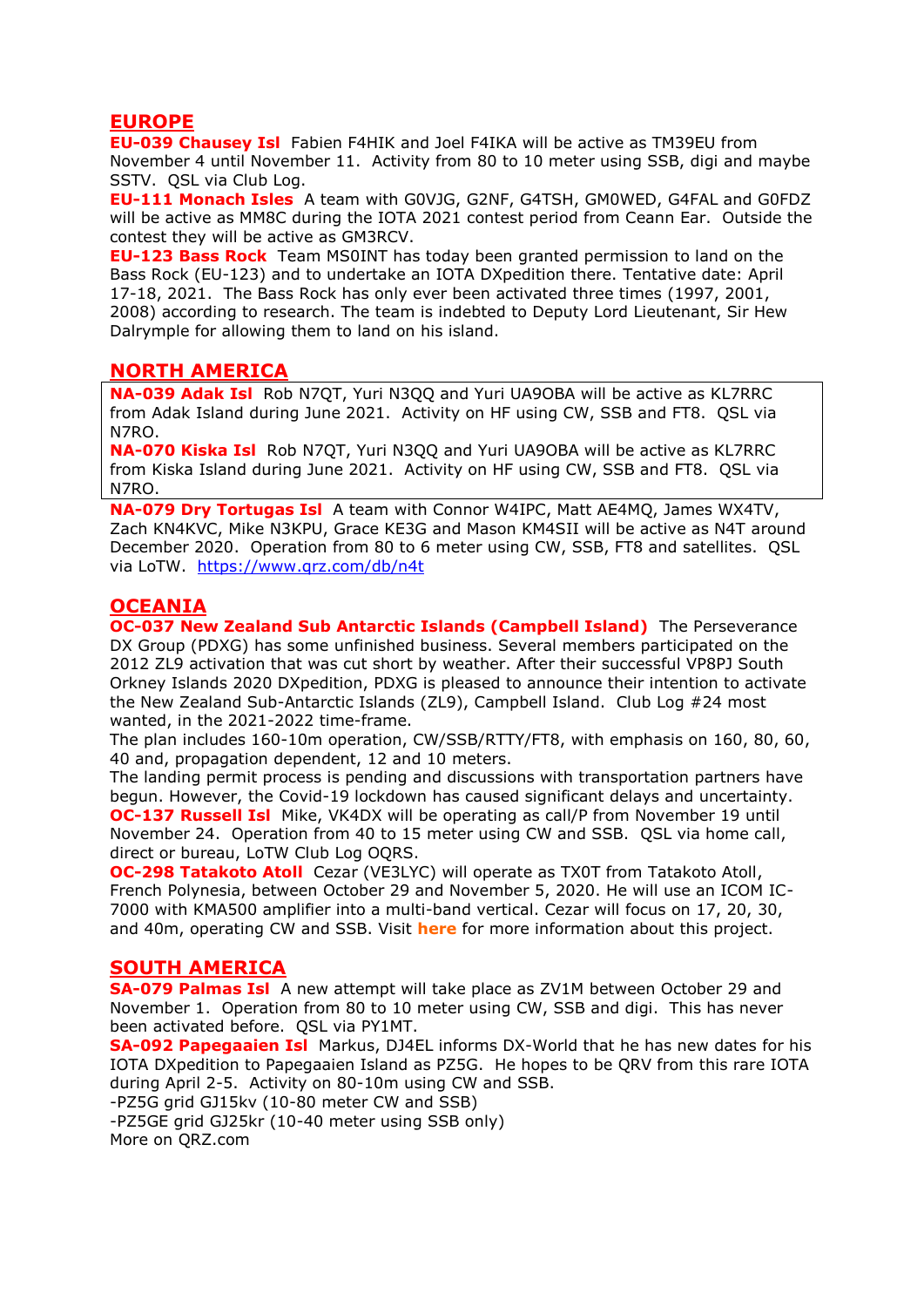# **Antarctica base stations**

**Belgrano II Base** According to Henry, LU4DXU the Belgrano II Base in Antarctica (LU1ZG) is now active throughout October 2020. QRV mainly on FT8. IOTA reference is AN-011 (Ross Island). QSL via LoTW or LU4AA. Keep an eye on W.A.P Worldwide Antarctica Program for any further info.

**Mirny Sation** Alexander, RX3ABI is QRV as RI1ANM from Mirny Base, IOTA AN-016, until early 2021 while on work assignment. Activity during his spare time on 40 and 20 meters using FT8. QSL via home call.

**Syowa Station** The 61<sup>st</sup> Japanese Antarctic Research Expedition's overwintering team at the Syowa Station on East Ongul Island (AN-015), Antarctica includes Taka, JA1AGS and Hiro, JH7JCX. In their spare time they are QRV from the 8J1RL club station, with activity on 40, 30, 20, 17 and 15 metres mainly FT8. They will be there until January 2021. QSL via the bureau to 8J1RL, or direct to JG2MLI.

# **Special calls**

### *THE NEWCOMERS*

**I, ITALY** Celebrating the 75<sup>th</sup> anniversary of the founding of the United Nations, the UN Global Service Center ARC (4U1GSC) in Brindisi is active as **4U75B** until end December. DXCC wise, it counts for Italy. QSL via 9A2AA, direct or bureau. (TNX 425DX) **I, ITALY II0BIKE** is the special call to mark the Giro d'Italia. Activity until October 25.

An award is available. QSL via 9A5URI. (TNX DXNL)

**OE, AUSTRIA** Celebrating the 65<sup>th</sup> anniversary of the Austrian State Treaty that re-established Austria as a sovereign state after World War II, **OE65VIE** (operated by OE6VIE, see qrz.com for QSL information) and **OE65SGU** (operated by OE3SGU, QSL via LoTW and eQSL only) are active until end December. (TNX 425DX)

**ON, BELGIUM** Members of the ONZ Oostkust Radioclub (ON6HC) commemorate the liberation of the city Knokke by Canadian forces on 1 Nov. 1944 as **OR39CLM**. QRV until November 13. The group also offers an award for this activity. QSL via ON6HC bureau. (TNX DXNL)

**OZ, DENMARK** Commemorating the 100<sup>th</sup> anniversary of the unification of Southern Jutland with Denmark in 1920, EDR (the Danish IARU society) will activate special callsign **OZ100MILL** on all bands and modes from 15 October to 15 December. QSL via Club Log's OQRS, LoTW and eQSL. A certificate will be available. (TNX 425DX) **SU, EGYPT** The Egyptian Radio Amateurs Society (ERASD) will operate special station **SU8J** from the Protected Area of Wadi Degla on 16-18 October. QSL via LoTW, eQSL, or via SU1SK. (TNX 425DX)

### *THE REMINDERS*

**4U1UN UNITED NATIONS HQ New York** Special callsign **4U75UN** (operated remotely) will be used to celebrate the opening of the General Assembly and the 75th anniversary of the United Nations.

The General Assembly, established in 1945 under the United Nations Charter, is a main deliberative organ of the United Nations. It brings together delegations of all Member States to examine international issues.

The UN is marking its 75th anniversary at a time of great disruption for the world, compounded by an unprecedented global health crisis with severe economic and social impacts. COVID-19 is a stark reminder of the need for cooperation across borders, sectors and generations.

QSL via HB9BOU. LoTW will be added soon. Club Log Logsearch also soon. 4U75UN QSL cards are ordered and processing of requests will start after cards received from the print shop.

**5B, CYPRUS** Amateur radio operators in Cyprus celebrate the 60<sup>th</sup> anniversary of their Cyprus Amateur Radio Society (CARS) during 2020 as **prefix 5B60** (e.g. 5B4AIX turns into 5B60AIX). For QSL information see qrz.com.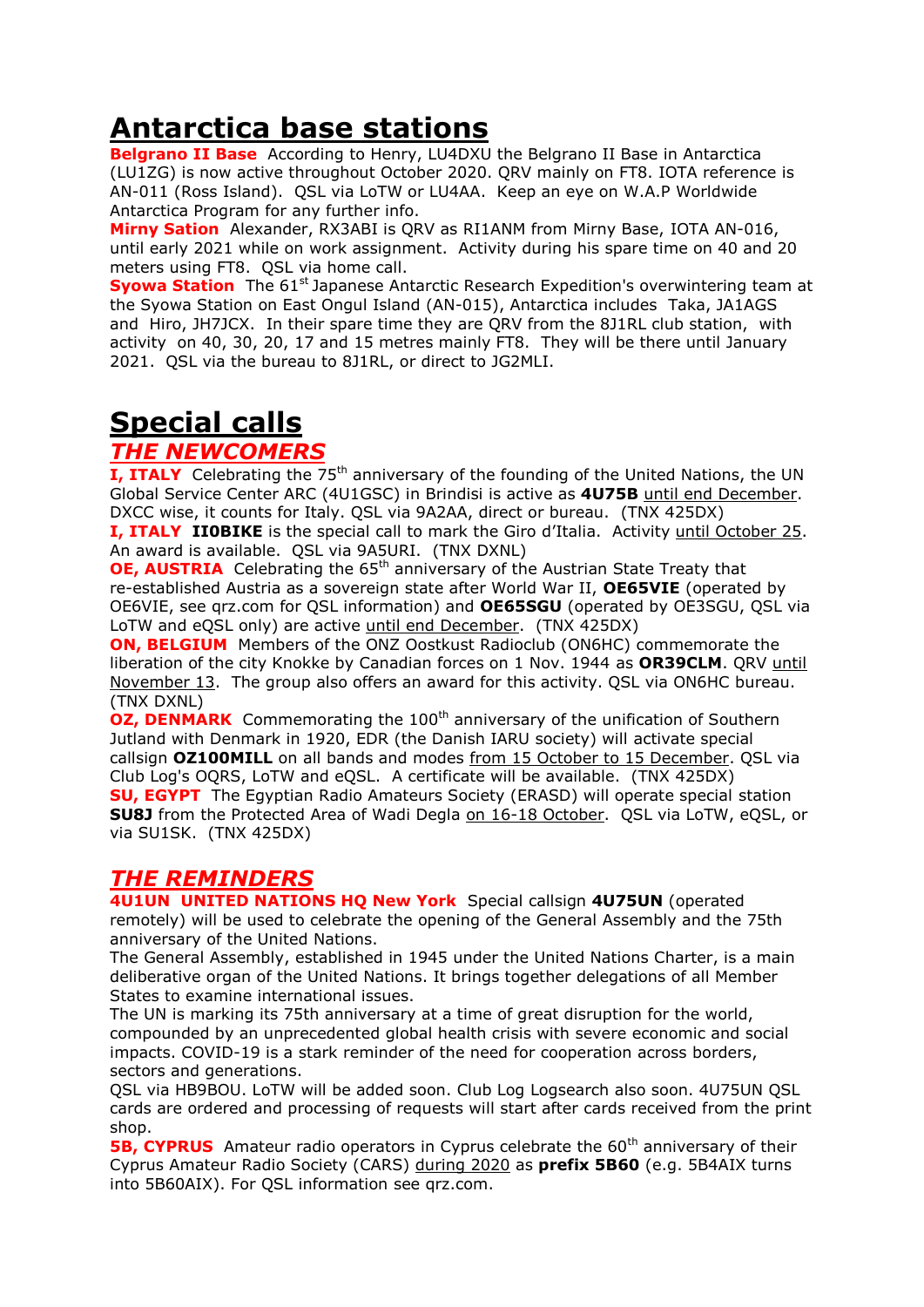#### **A60EMM Emirates Mars Mission**

The United Arab Emirates has officially entered the global space exploration race. This came after His Highness Sheikh Khalifa bin Zayed al Nahyan, President of the UAE, issued a decree to establish the UAE Space Agency, and began working on sending the first Arab and Islamic probe to Mars, a project named "Hope Probe". This makes the UAE one of only nine countries working to explore Mars.

The probe will start its journey in 2020, and is scheduled to arrive to Mars by 2021, in celebration of the 50th anniversary of the union of the UAE. The planning, management and implementation of the probe project are implemented by an Emirati team, whose members depend on their skills and diligence to acquire all space exploration-related knowledge and applying it. The program is fully funded and supervised by the UAE Space Agency, while the probe is being developed by the Mohammed bin Rashid Space Centre (MBRSC), in collaboration with international partners. Ops for 2020:

- \* A60EMM/1, Op. A61M, QSL: A61BK
- \* A60EMM/2, Op. A61Q, QSL: EA7FTR
- \* A60EMM/3, Op. A61FK, QSL: A61BK
- \* A60EMM/4, Op. A61BK, QSL: A61BK
- \* A60EMM/5, Op. A61DD, QSL: A92AA
- \* A60EMM/6, Op. A61QQ, QSL: A61BK
- \* A60EMM/7, Op. A61FJ, QSL: LZ1YE
- \* A60EMM/8, Op. A61DL, QSL: A61BK
- \* A60EMM/9, Op. A61NN, QSL: Direct
- <https://www.mbrsc.ae/emirates-mars-mission>

**CE, CHILE** Members of the Chilean Pacific DX Group will be QRV during October as **XR500M** commemorating the 500th anniversary of the discovery of the Strait of Magellan and First Circumnavigation. Activity on all HF bands. QSL via XQ7UP. Operators: CE7KF – CE3BN – CE3DOH – XQ7UP.

**DL, GERMANY** Special callsign **DK70DARC** is active until 31 December to celebrate the 70th anniversary of the Deutscher Amateur Radio Club, the Ger- man IARU society. QSL via the bureau; direct cards should be sent to DK5ON. (TNX 425DX)

**DL, GERMANY** DARC's local branch D13 (Maerkisches Viertel) will operate special call **DL73TXL** until end June 2021 to say goodbye to Berlin-Tegel Airport (IATA code TXL), the main international airport of Berlin, which is expected to close permanently in early November. Along with Gatow and Tempelhof, it played a pivotal role during the Berlin Airlift (1948-1949), organized by the Western Allies to carry supplies to the people of West Berlin. (TNX 425DX)

**DL, GERMANY DL250BEETH** (special DOK 250LVB) joins the celebration of Ludwig van Beethoven's  $250<sup>th</sup>$  birthday until the end of the year. QSL via DJ6SI direct or bureau. (TNX DXNL)

**DL, GERMANY** The special event station **DA2025C** (special DOK 2025CH) supports the bid of Chemnitz to become the European Capital of Culture in 2025. QRV until the end of January 2021. QSL via bureau. (TNX DXNL)

**DL, GERMANY** The special event callsign **DL35SDR** (special DOK 35SDR) draws attention during 2020 to the rapid development of SDR technology during the past 35 years. It also recognises the achievements of Prof. Ulrich L. Rohde (DJ2LR) in that field. QSL via bureau. (TNX DXNL)

**DL, GERMANY DA0DOM** (special DOK 500DOM) draws attention to the completion of the cathedral in Magdeburg in 1520. QRV during 2020 from 160 to 13 cm using CW, SSB, digital modes and FM. QSL via bureau, DL8CWA (d), LoTW. (TNX DXNL)

**DL, GERMANY** Celebrating the 70<sup>th</sup> anniversary of the Deutscher Amateur Radio Club (the German IARU society), special calls **DF70DARC** and **DP70DARC** are on air during 2020. QSL via bureau, LoTW or direct to DK5DC; logsearch on Club Log. <http://www.70darc.club/>(TNX 425DX)

**DL, GERMANY** Yannick, DK1YH and others are active as **DL30GER** during 2020 to celebrate the 30<sup>th</sup> anniversary of the German reunification process. QSL via the bureau or direct via DK1YH. (TNX 425DX)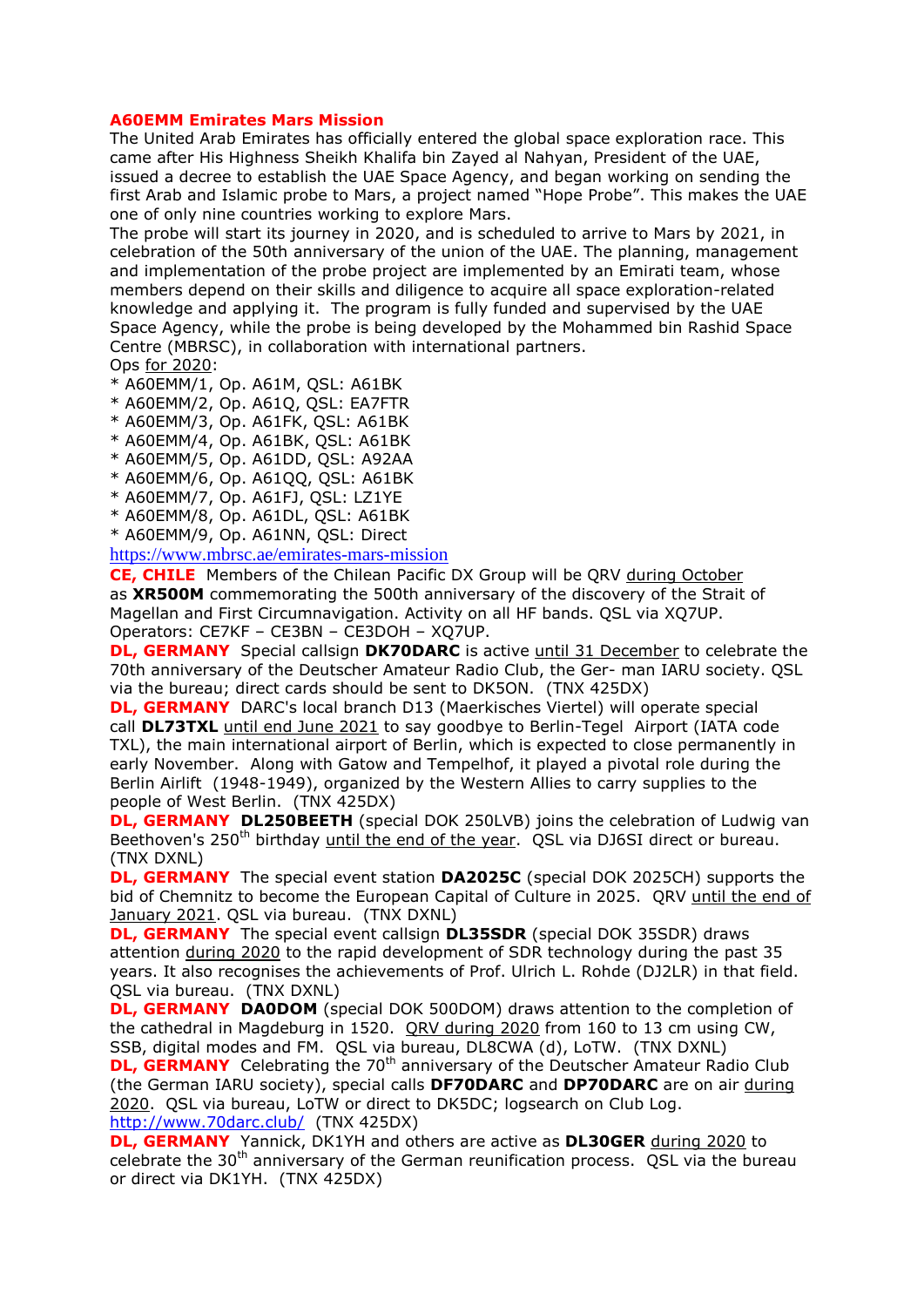**DL, GERMANY** Special call **DL100BKW** is active throughout 2020 to mark the 100<sup>th</sup> anniversary of the first broadcast transmission from the Radio Station Koenigs Wusterhausen (22 December 1920), which is regarded as the birth of statutorily regulated broadcasting in Germany. QSL via Club Log OQRS. A certificate will be available, see qrz.com for information. (TNX DXNL)

**EA, SPAIN** URE San Fernando (EA7URF) is participating in the official celebrations for the 500<sup>th</sup> anniversary of the first circumnavigation of the Earth. The fourth in a series of **AM500** special event stations representing a milestone of the voyage will be

**AM500ETS**, to be active from 31 October to 8 November to memorialize Ferdinand Magellan's discovery of the Estrecho de Todos los Santos, later named after Magellan himself. QSL via EA7URF (bureau or direct), LoTW and eQSL. (TNX 425DX)

**F, FRANCE** Members of the Radio Club de Cestas (F6KUQ) operate the special event station TM100LY to mark the 100<sup>th</sup> anniversary of the radio broadcast station Bordeaux-La Fayette. They are joined by **TM1LY**, run by the Radio Club du Bassin d'Arcachon (F5KAY). Both calls are active until the end of 2020. QSL for TM100LY via F6KUQ; TM1LY via F5KAY. (TNX DXNL)

**F, FRANCE** Guillaume, F1IEH is active as **TM72WOW** at various times until November 22. He will operate SSB, RTTY, FT8/FT4. QSL via home call. The special callsign memorializes the flights of Wilbur and Orville Wright at Camp d'Auvours near Le Mans in late 1908. (TNX 425DX)

**F, FRANCE** Commemorating the 75th anniversary of the creation of the United Nations, Franck, F4FHM and Dany, F0GFI will be active as **TM75ONU** on 17-31 October. They will operate SSB and FT8 on the HF bands and 2 metres. QSL via eQSL only. (TNX 425DX) **F, FRANCE** Members of the Radio Club de Cestas (F6KUQ) will be active as **TM30CDR** on 14-22 November. They will operate CW, SSB and FT8/FT4 on 80-6 metres. QSL via F6KUQ. The special callsign marks World Chil- dren's Day, celebrated annually on 20 November. (TNX 425DX)

**F, FRANCE** Special call **TM82ALC** will commemorate the 290<sup>th</sup> anniversary of the death of the French explorer and adventurer Antoine Laumet de la Mothe, sieur de Cadillac (1658-1730). The car brand Cadillac was named after him, who had founded Detroit in 1701. Look for SSB, CW and digital modes activity on 16-20 and 23-27 October. QSL via eQSL, LoTW, or via F4ELR. (TNX 425DX)

**G, ENGLAND** Marking the 100<sup>th</sup> anniversary of the formation of the Royal Corps of Signals, special callsign **GB100RS** will be operated by members of the Royal Signals ARS from Scotland on 4-17 October. Additionally, **GB100RCS** will be active from the HQ station at Blandford Camp, Dorset as soon as permission to reopen it is received. See https://rsars.org.uk/ for more information. (TNX 425DX)

**HB9, SWITZERLAND HB40HTC** and **HB40HC** are QRV for the Helvetia Telegraphy Club that is celebrating its  $40^{th}$  anniversary in 2020. QSL via bureau and LoTW. A special activity programme - the HB Open CW Activity (HB-OCWA) Award - will be in place throughout the year to mark the anniversary, help activate the special callsigns and also "inspire amateur radio operators in Switzerland and elsewhere to increase CW activity on the HF bands. The intent of the award is to encourage and reward them for conducting sustained CW conversations rather than short-duration CW signal reports". <https://hb-ocwa.ch/>

**HC, ECUADOR** Promoting the biodiversity of Ecuador, the HC DX Group will be active as **HD1X** from the Choco ecoregion (WWL FI09iv) from October 31 until November 3. Look for activity on the HF bands SSB, SSTV, FT4 and FT8. QSL direct via EC5R. (TNX 425DX)

**I, ITALY** Look for **II3FYT** to celebrate 5 years of Gruppo Radio Dispersi. QRV during 2020. (TNX IW3HV)

**I, ITALY** ARI Fidenza will use a series of special calls during 2020 to commemorate 12 major events and achievements in Guglielmo Marconi's life:

October: **II4LGH** Marconi switches on the lights at Sydney Town Hall from Genoa via wireless transmission (1930)

November: **II4RVT** Inauguration of Vatican Radio (1931)

December: **II4MDY** Marconi Day at Chicago World's Fair (1933)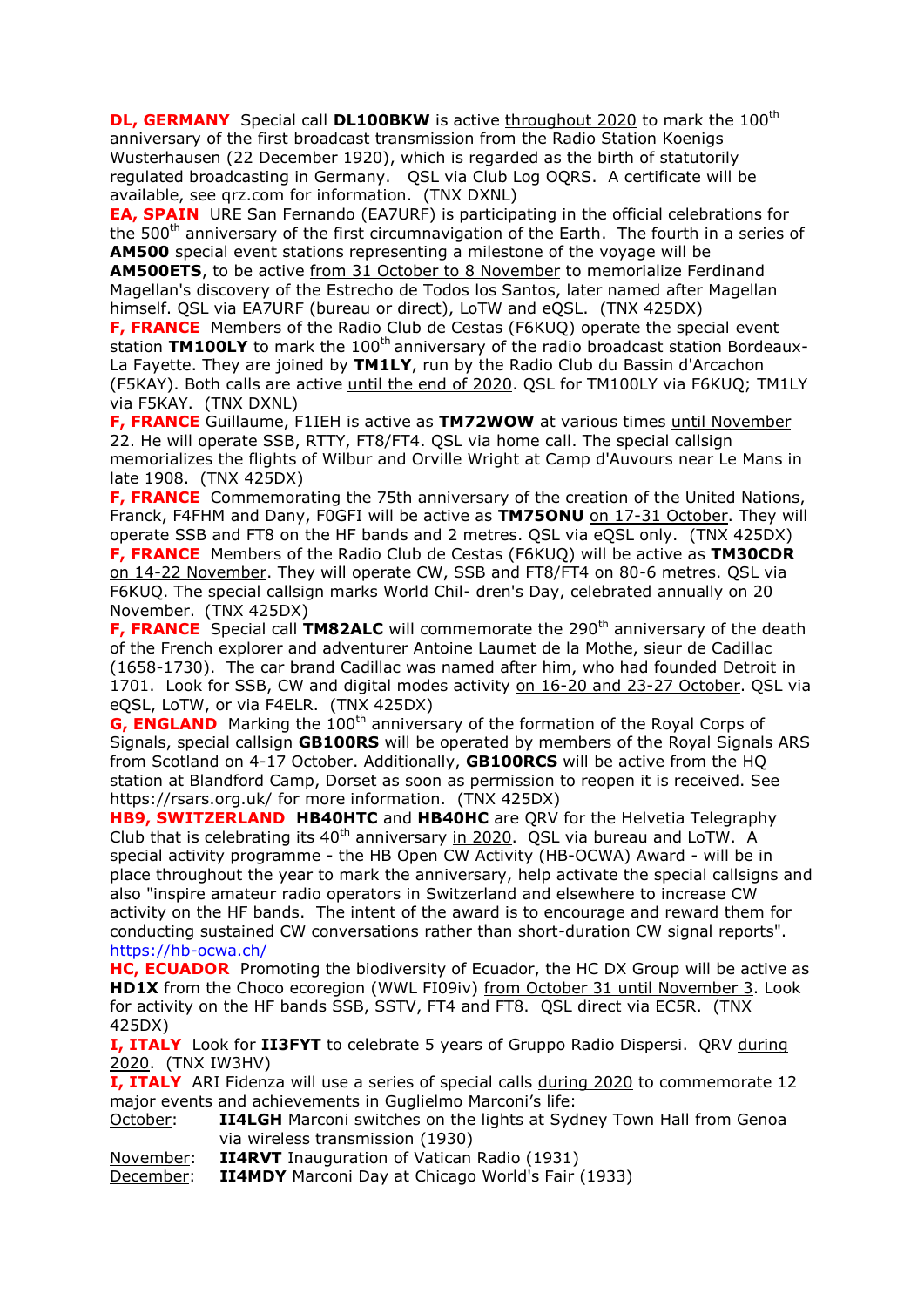QSL via IQ4FE, bureau or direct. See<http://arifidenza.hamlogs.net/> for the award and more info.

**I, ITALY** The ARI section of Bruneck activates the callsign **II3STAY** until end 2020. QSL via IN3ZWF (d/B). (TNX DXNL)

**JA, JAPAN** Members of the JARL Okinawa Branch are supporting the reconstruction of Shuri Castle, a UNESCO World Heritage building which burned down on Oct. 31 2019, with the special event station **8N6SHURI** during 2020. QSL via bureau. (TNX DXNL) **JA, JAPAN** Special event station **8N1ABIKO** is ORV until the end of 2020 in celebration of the founding of Abiko-City, IOTA AS-007. QSL via bureau.

**JT, MONGOLIA JU85UIA** celebrates the founding of the University of Internal Affairs 85 years ago. Operators throughout 2020 are JT1CH, JT1BZ, JT1BU, JT1DR, JV1A, and JT1BV. QSL via JT1CH (d). (TNX DXNL)

**LX, LUXEMBOURG LX20I** is the special call for the LX7I contest station in Eschdorf, Luxembourg to celebrate its  $20<sup>th</sup>$  anniversary. It will be used for most contests in 2020, starting a single-operator entry in the CQ WW 160-Meter CW Contest (24-26 January). QSL via LX2A. A special LX20I Award will be available. <http://lx7i.com/lx20i/>

LZ, BULGARIA The Bulgarian Radio Club Blagovestnik (LZ1KCP) continues to honour the memory of Orthodox saints during October with the callsign **LZ1891AO**. QSOs count towards the All Saints - 2020 award. QSL via bureau, LZ1KCP direct. (TNX DXNL) **LZ, BULGARIA** Special call LZ50BFRA is active until end 2020 to celebrate the 50<sup>th</sup> anniversary of the Bulgarian Federation of Radio Amateurs. Founded on 26 April 1970, BFRA is the national IARU member society. QSL via LZ1BJ (bureau). (TNX 425DX) **OE, AUSTRIA** Wolfgang, OE1WWL is celebrating his golden jubilee in amateur radio during 2020 as **OE1970WWL**. An entry in the CQ WW WPX SSB contest is included (March 28-29) as OE0WWL. QSL via home call, bureau and LoTW. (TNX 425DX) **OE, AUSTRIA** Hannes, OE1SGU will be active as **OE1990SGU** on 1-31 October to celebrate his 30th anniversary in amateur radio. QSL via LoTW, eQSL, or via OE1SGU (direct or bureau). (TNX 425DX)

**OE, AUSTRIA OE25EU** is celebrating the 25<sup>th</sup> anniversary since Austria acceded to the European Union. It will be used during the first full weekends of September-

November. All QSOs will be confirmed automatically via the bureau. (TNX 425DX) **OE, AUSTRIA 4U75A** is the special callsign for the VIC Amateur Radio Contest DX Club in Vienna, Austria to celebrate the 75th anniversary of the United Nations until end December. QSL via UA3DX. (TNX 425DX)

**OK, CZECH REPUBLIC** Celebrating the 30th anniversary of the Czechoslovak DX Club, special callsign **OL30DXC** will be active on all bands and modes from now until 31 December. A special QSL card will be sent automatically via the bureau; direct cards go via OK2PXJ. (TNX 425DX)

**OK, CZECH REPUBLIC** OK4RQ, OK1VP, OK1AY, OK1DOL, OK6DJ and OK1IWS will be active throughout 2020 with the special event callsign **OL725PLZ** to mark the founding of Plzen 725 years ago. An award is available as well. QSL via Club Log OQRS or OK1DRQ direct. (TNX DXNL)

**ON, BELGIUM** Members of the Pajottenlandse Radio Amateur Club (ON4PRA) are active as **OT5ABI** until October 18. The special callsign's suffix stands for Acquired Brain Injury, and this activity is meant to raise awareness of the work being done by the NAH Liga. QSL via the bureau or direct to ON6LC.

**P4, ARUBA** Aruban amateurs have been allowed to use the callsign for an extended period, so P42WW is now active on until October 31.

[AUGUST 20] During the month of September, P4 (Aruba) operators will use the special callsign **P42WW** to commemorate the end of WW2. QSL via P41G.

**PA, THE NETHERLANDS** Special station **PA75VERON** is active during 2020 to celebrate the 75<sup>th</sup> anniversary of the Vereniging voor Experimenteel Radio Onderzoek in Nederland. Activity from 40 to 10 meter using FT8. QSL via LoTW only.

**PJ4, BONAIRE PJ4TEN** is a special event station that will be active during October  $2020$  to commemorate the  $10<sup>th</sup>$  anniversary of "10/10/10" – October 10th, 2010. On that date the former country of the Netherlands Antilles was dissolved and Bonaire became a